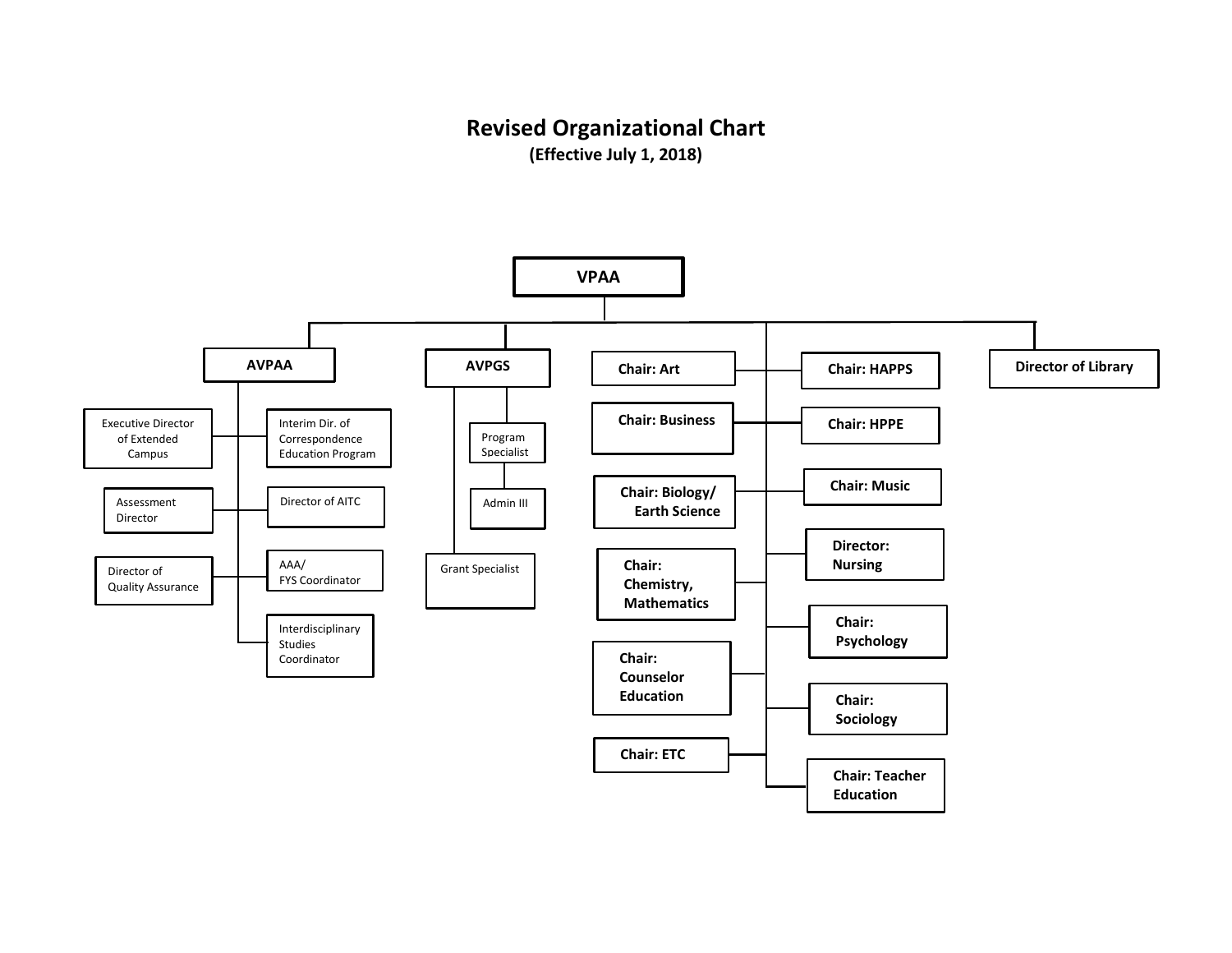## **Revised Organizational Chart**

**(Effective July 1, 2018)**